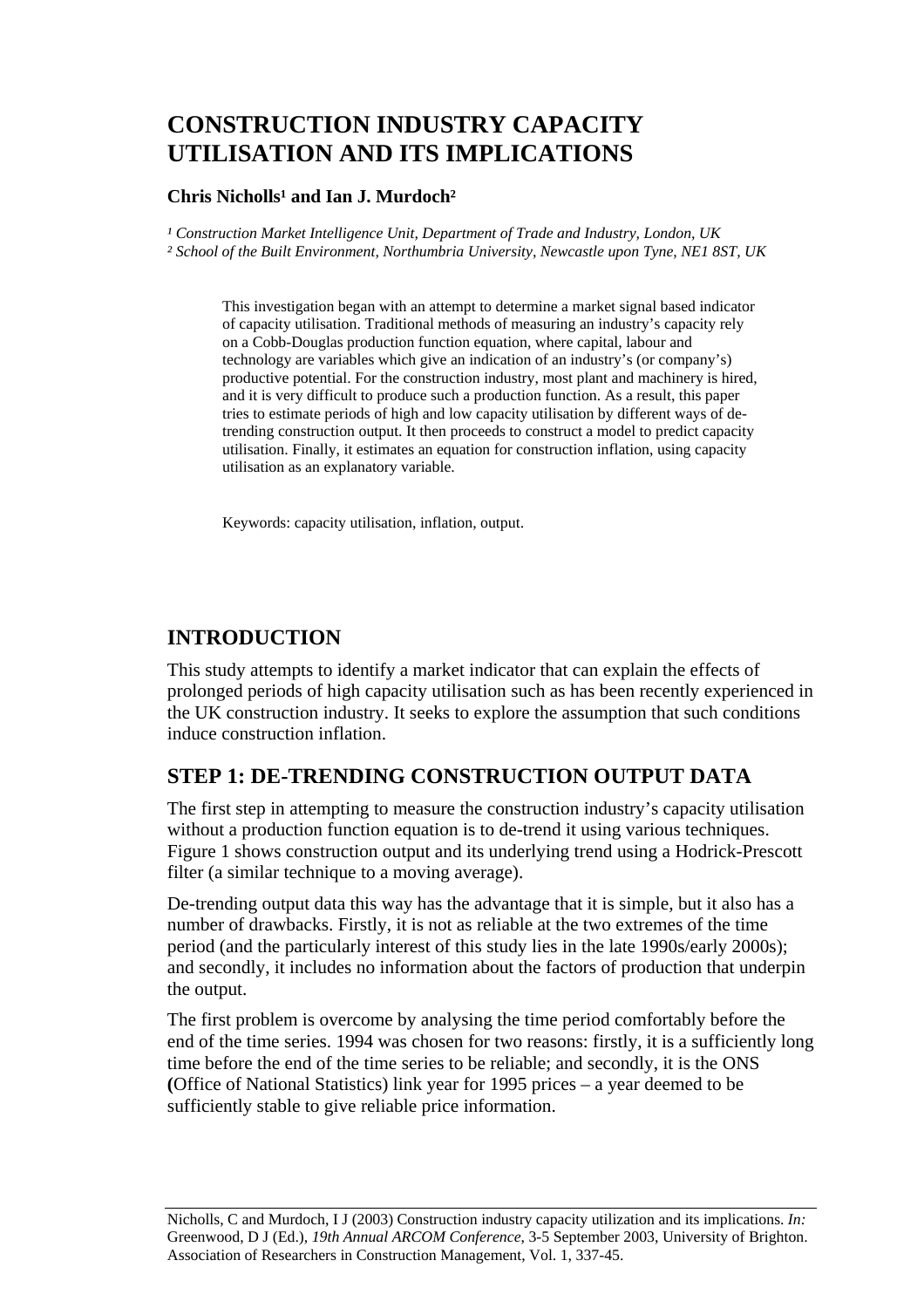#### **Figure 1**: Output and HP-Filtered Trend



The problem of lack of information about factors of production cannot be overcome using this technique. However, an employment-based model is used to test against the HP-filtered series.

### **Employment based**

As construction output is highly employment oriented, then an alternative to the HP filter is to fit a simple labour production function as in equation 1.

Eq.1 
$$
\ln Q_t = c + \ln Emp_t + Trend_t + \varepsilon_t
$$

Where:  $Q =$  Output,  $Emp =$  Employment, Trend  $=$  a linear trend

**Figure 2**: Actual and Employment-based Trend Output

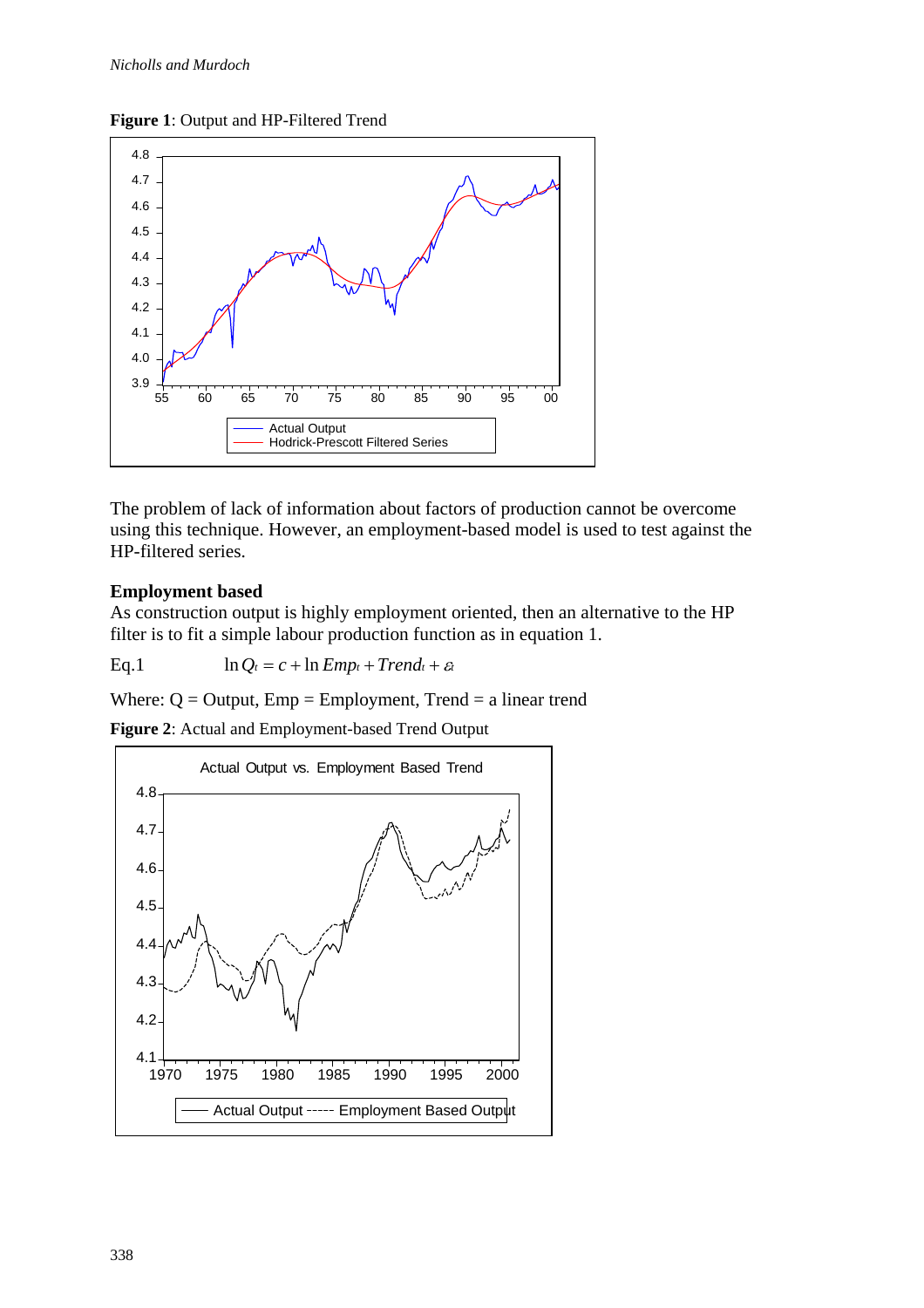Figure 2 shows the actual and estimated output, based on the above equation. It shows low capacity utilisation throughout much of the period between 1974 to 1986, and recently, since 1999. The most recent high utilisation period is between 1993 and 1999. In its current form, this indicator is insufficiently sensitive to fully reflect significant periods of high and low capacity utilisation, and also does not fit so easily with survey and anecdotal evidence of periods of skills shortages.

#### **Survey Data**

All of the following charts are extracted from the Construction Confederation's *Construction Trends Survey*, and show two of the key capacity utilisation variables of direct interest: stated capacity utilisation, and labour availability of key construction trades.







Figures 3 and 4 provide useful evidence of the construction industry's often expressed opinions about capacity utilisation and associated problems of high capacity utilisation. However, the time periods covered are shorter than ideal, so limited use can be made of the data.

#### **Choosing between the techniques**

The time periods of high capacity utilisation of particular interest are those which may have an impact on inflation. An assumption is made here that brief periods of high capacity utilisation will have less inflationary consequences than more prolonged periods. In order to move beyond Step 1, a choice has to be made between the three methods of measuring capacity utilisation presented above, in order to isolate the periods of high capacity utilisation. The HP-filter technique is chosen for the following reasons: firstly, the periods of high and low (above and below trend) capacity utilisation are of a sufficiently long duration for the price mechanism to react, but sufficiently short, so that there is some allowance for a response to those price signals. This is the main weakness of the employment-based series, where the periods of high and low capacity utilisation are too long for any reaction from economic agents. The second reason for choosing the HP-filter above the employment based series, is that the former tends to agree more with other data on such other historical periods of high and low utilisation. The third reason is because of time lags in the industry's response to sharp changes in demand conditions. The employment-based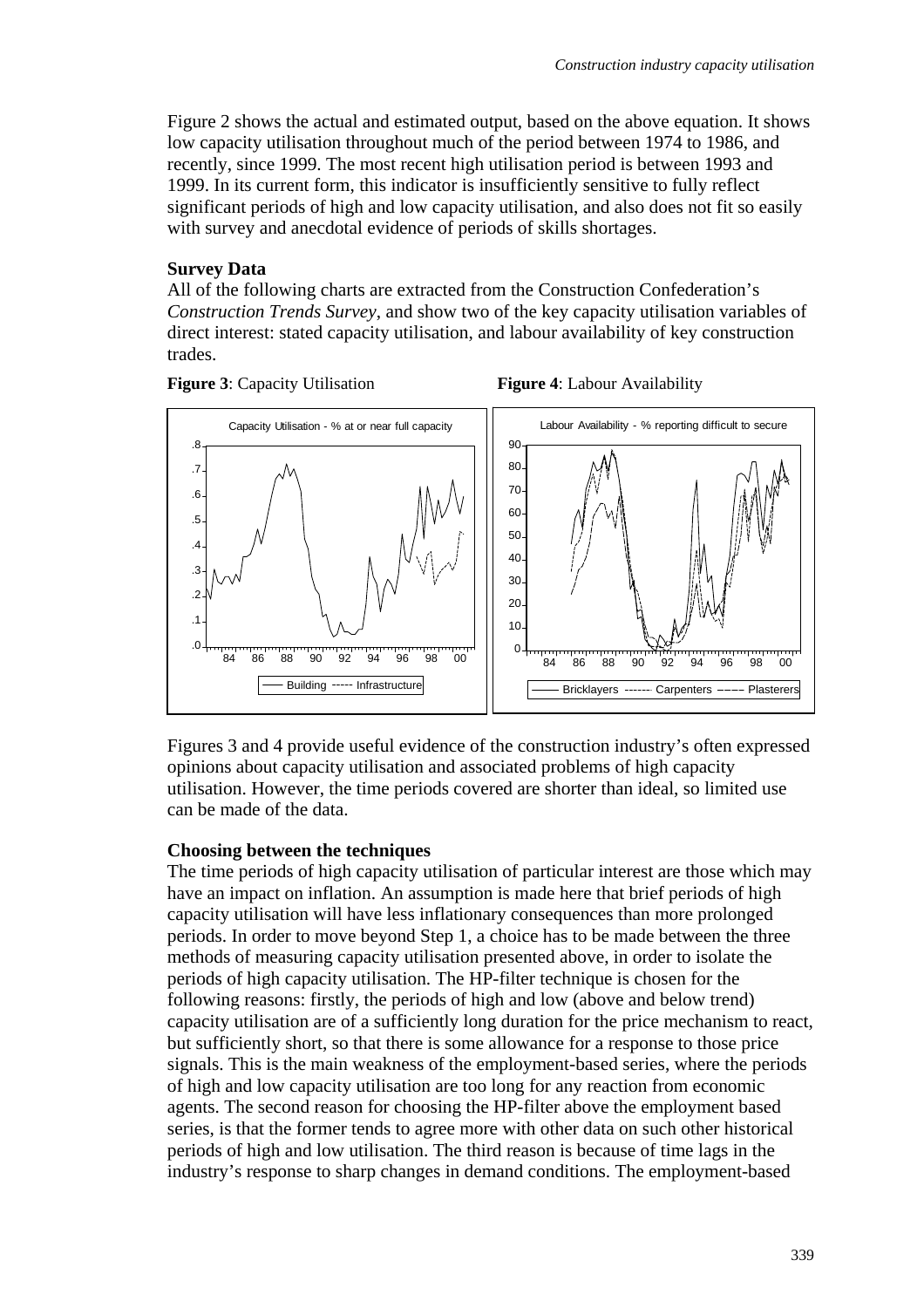series overstates labour productivity during periods of high labour inflows and understates productivity during periods of high outflows. Finally, the HP series was chosen over the survey-based information, because of the longer time series available from the former.

### **STEP 2: ISOLATING PERIODS OF HIGH CAPACITY UTILISATION**

Figure 5, below, shows the difference between the actual output series and the HPfiltered series. The periods of high capacity utilisation are shaded in grey. They are the periods where output remained above the HP-filtered series for eight consecutive quarters or more.

Figure 5



### **STEP 3: FITTING A CAPACITY UTILISATION EQUATION**

From Steps 1 and 2, the periods of above trend output have been highlighted. The magnitude of the deviations will suggest the extent of high and low capacity utilisation from an average rate. However, before proceeding to look at the degree of capacity utilisation, it is necessary to determine whether the HP-filtered series really is a good representation of the construction industry's trend capacity. This is done by estimating an LOGIT equation, as it is desirable to distinguish between the periods of high capacity utilisation (the 1s in the model) from periods of low and normal capacity utilisation (the 0s). The equation uses variables that would be associated with periods of high capacity utilisation in construction. These are: high earnings, and high earnings differentials between construction and the rest of the economy; higher than normal working hours; lower than normal company insolvencies. The final variable is national unemployment, which will indicate the tightness of the labour market aside from the construction industry's market (the latter is picked up by the other variables).

The equation decided upon is detailed in equation 2, below:

 $Eq.2 \begin{align} OG_T &= \alpha + \beta I(HMM_{CONT} - HMM_{HPT}) + \beta 2(\Delta EMM_{CONT} - \Delta EMM_{GF}) \ &= Q \end{align}$  $\left(\Delta E N M M_{CONr}-\Delta E N M M_{GBr}\right)+\beta$ 4 $\Delta I_{\scriptscriptstyle T}+\beta$ 5 $U_{GBr}$ *T T T T T 3* (AENMM cont – AENMM gbt ) + B 4AIt + B 5U gb *1 CON HP 2 CON GB*  $ENMM_{CONr}-\Delta ENMM_{GBr})+\beta _4\Delta I_r+\beta _5U_r$  $OG_r = \alpha + \beta$  i(HMMcont-HMMHPt) +  $\beta$  2( $\Delta EMM_{CONT} - \Delta EMM$  $\beta$ з $(\Delta E N M M_{CONT} - \Delta E N M M_{GBT}) + \beta$ 4 $\Delta I_{\scriptscriptstyle T} + \beta$ .  $\alpha + \beta$  i(HMMconτ $-HMM_{HPT}) + \beta$ )  $\Delta E N M M$ cont —  $\Delta E N M M$ gbt  $)+$   $\beta$ 4 $\Delta I$ t  $+$  $=\alpha + \beta$ ı $(HMM_{CONT}-HMM_{HPT})+ \beta$ 2 $(\Delta EMM_{CONT}-\Delta EMM_{GBT})+$ 

Where: (all in logs)

 $OG = Output Gap$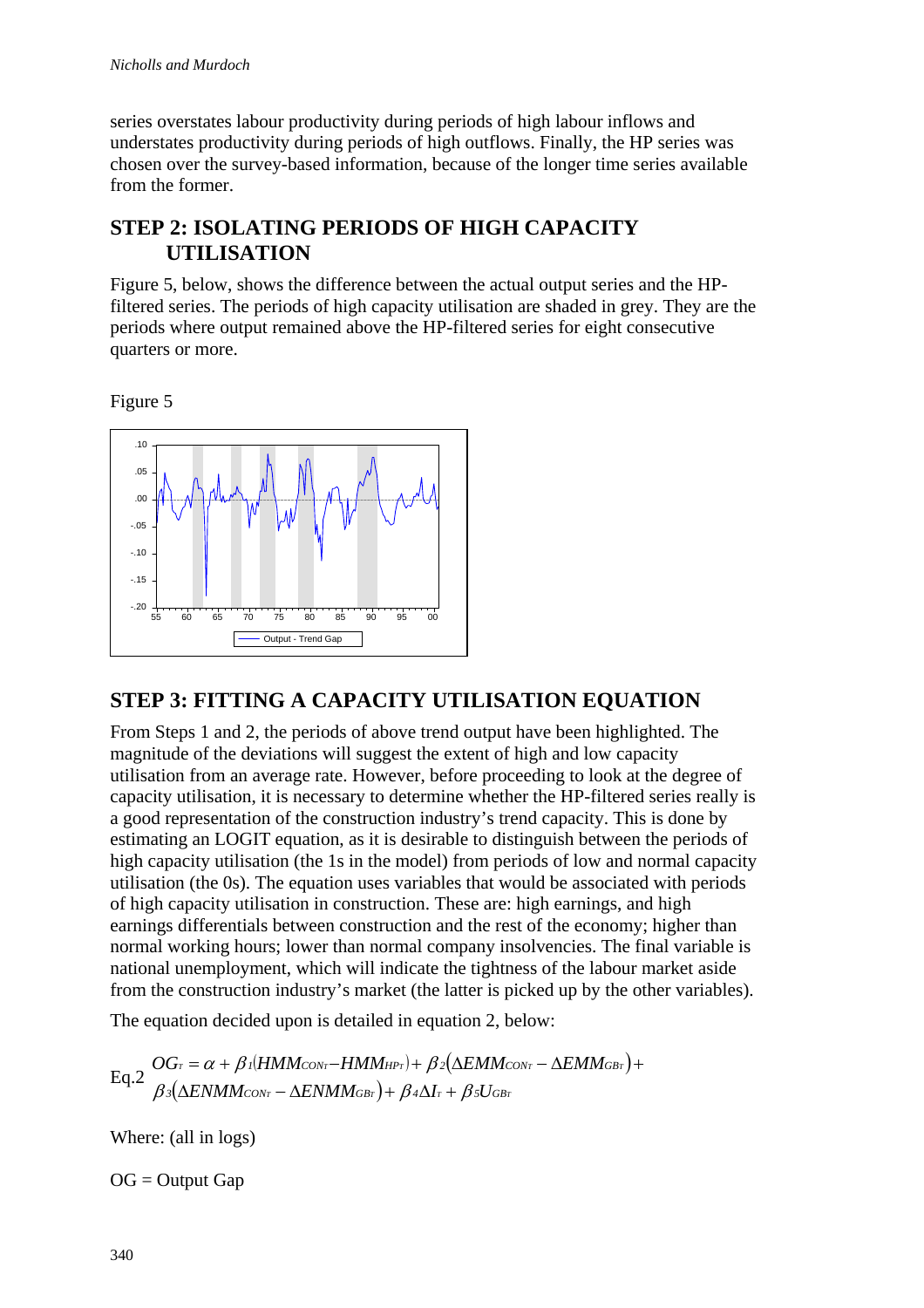$HMM_{CON} =$  Manual Male Weekly Hours Worked in Construction HMMHP = HP-filtered Manual Male Weekly Hours Worked in Construction  $EMM<sub>CON</sub> = Manual Male Earning in Construction$  $EMM<sub>GB</sub> = Manual Male Earnings in GB$  $ENMM_{CON} = Non-Manual Male Earning in Construction$  $ENMM<sub>GB</sub> = Non-Manual Male Earning in GB$ I = Number of Construction Company Insolvencies (4-Quarter Moving Average)  $U<sub>GB</sub> = GB$  Unemployment Rate (Claimant Count)

#### *Ex-post Capacity utilisation during the late 1990s*

As has been noted above, a feature of the HP filtered series is that it is less significant for the earlier and later periods. Therefore, the HP-based model is only valid up to around the mid 1990s. Data availability means that the series starts at 1970, and it has been fitted to 1994 (as this coincides with the ONS base year for the 1995 prices output series). Figure 6 below, shows the HP-based model's ex-post forecast for 1970 to 2000.





Figure 6 shows that the model has explained all of the high capacity utilisation periods between 1970 and 1994 quite accurately, and it has also predicted what has happened during the second half of the 1990s. According to the model, therefore, the second half of the 1990s was a period of high capacity utilisation.

#### **Where does the study go from here***?*

The above equation is an acceptable formulation of *correlation* between a basket of variables and high capacity utilisation, but it does not necessarily *explain* the high capacity utilisation - that is caused by the interaction of demand for construction services and employment-based production functions. This begs the question of to what use can the equation be put, if it is not determined by the right hand side variables.

The answer is that even though the explanatory variables do not necessarily explain the level of capacity utilisation, they are the best indication of it. This portmanteau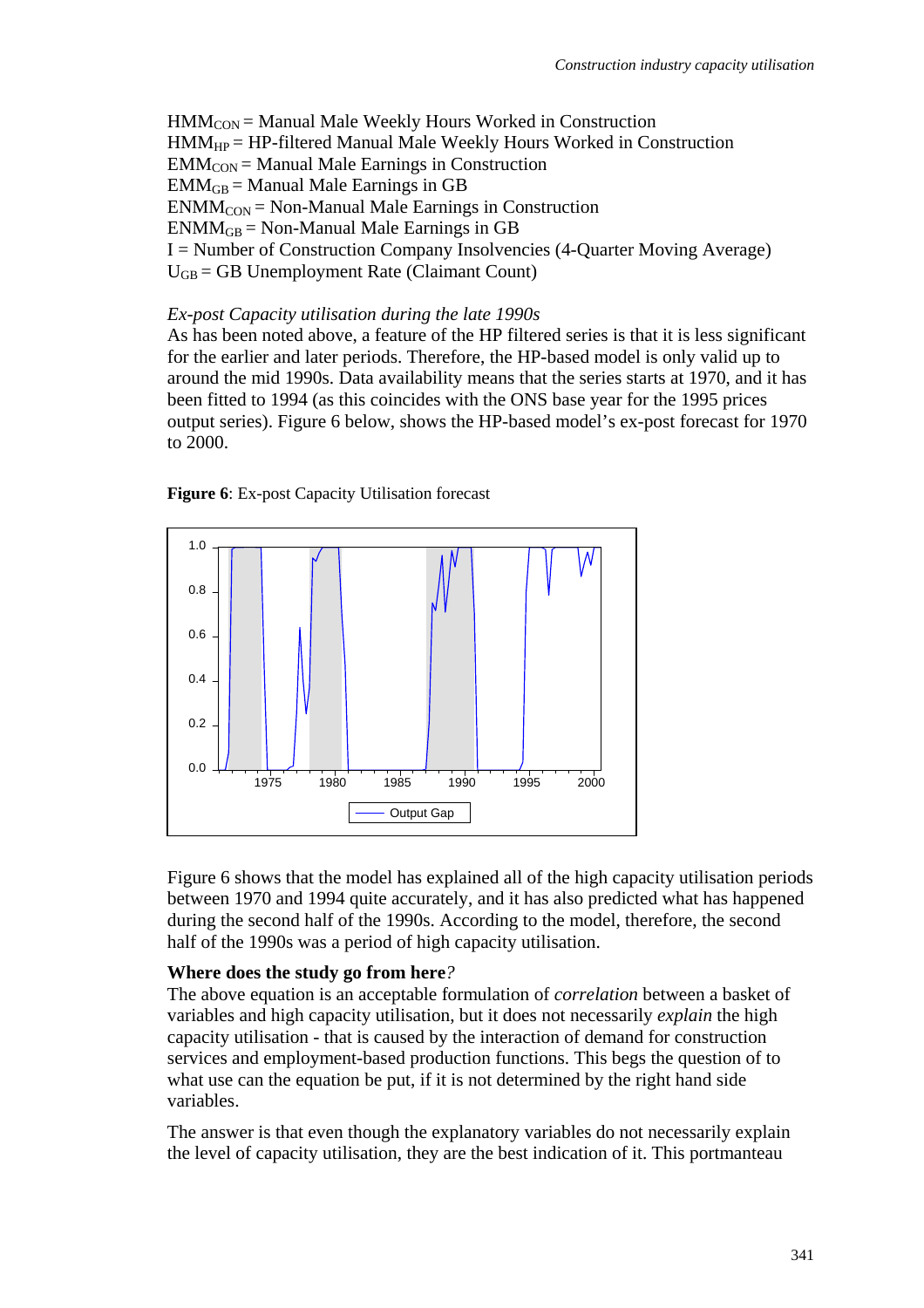indicator of utilisation can then be used as an explanatory variable of construction price inflation. This is the next step.

### **Discrete to continuous capacity utilisation indicator**

Having obtained a discrete capacity utilisation indicator which correlates highly with periods of high capacity utilisation over the past, the model is turned into a continuous indicator to give degrees of capacity utilisation, instead of the rather restrictive 'high' / 'not high' result of the LOGIT equation. This is done by re-estimating equation 2 via OLS. Figure 7 shows the actual and fitted lines.



**Figure 7:** 'Actual' and Fitted Continuous Capacity Utilisation Index

This fitted line then becomes the capacity utilisation variable to be used in the inflation equation. Figure 8 shows the two indicators (continuous and discrete) against each other.



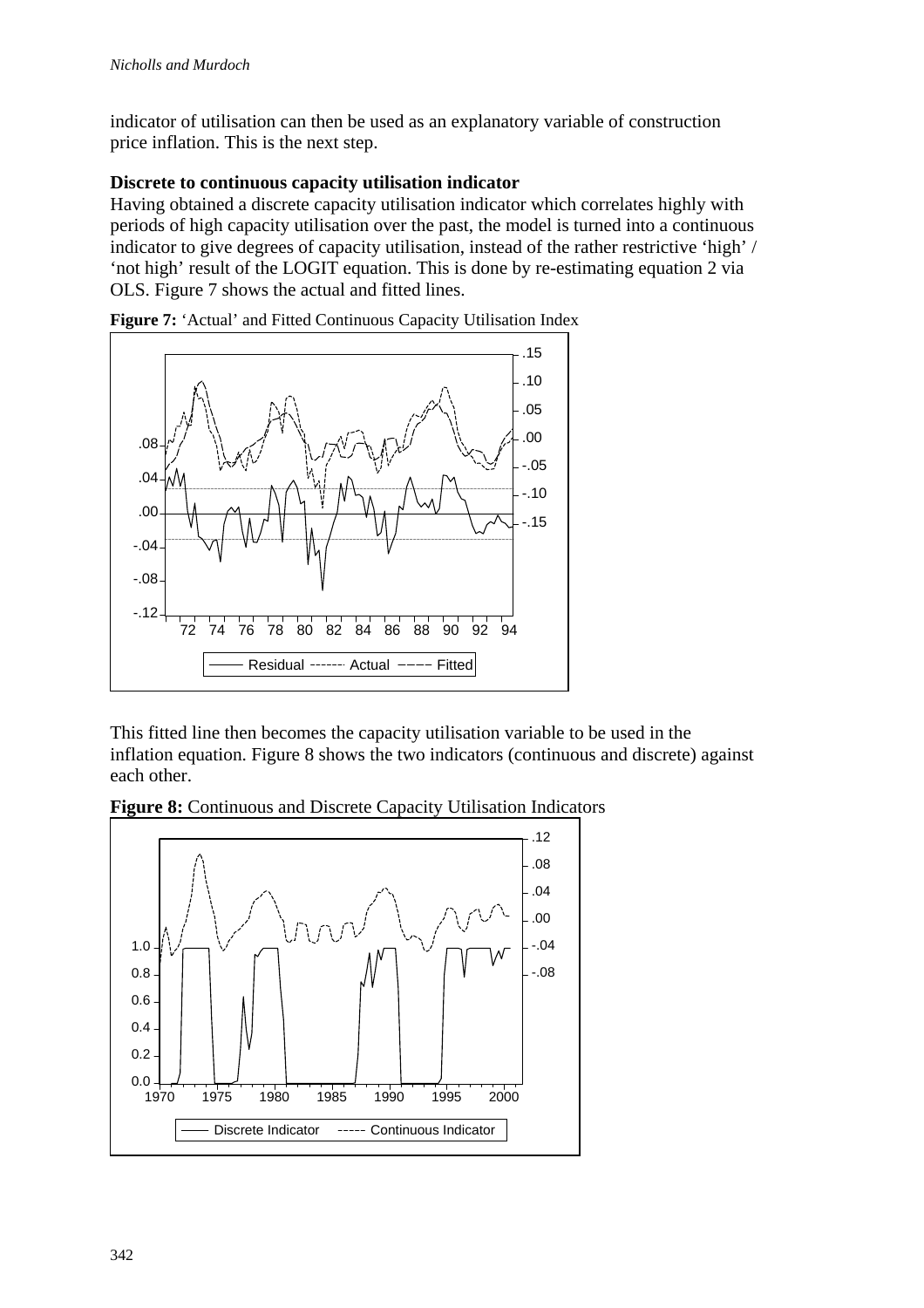## **STEP 4: FITTING A CONSTRUCTION INFLATION EQUATION**

Having obtained a capacity utilisation index, an attempt can be made to explain and possibly predict construction price inflation. However, inflation can be caused by a variety of factors, and there are volumes debating the nature and causes of inflation (demand pull, cost push), as well as incorporating expectations. An attempt has been made here to put together an equation which characterises both some cost push (using construction materials prices etc.) and demand pull elements (capacity utilisation indicator). Inflationary expectations are picked up to some extent by the general inflation component, as well as the equation's lag structure.

The individual components are:

 $PD_{CON} = DTI$  total construction price deflator PDGDP = ONS' total construction price deflator  $PI<sub>MATS</sub> = DTI$  construction materials price index  $CU_{CON} = Construction$  capacity utilisation index (derived above) (all in logs)

And formulated below:

Eq.3 
$$
\Delta PD_{CON_{t}} - \Delta PD_{GDP_{t}} = \alpha + \beta \sqrt{\Delta PI_{MATS_{t}} - \Delta PD_{GDP_{t}}} + \beta \sqrt{\Delta U_{CON_{t}} + \Delta CU_{CON_{t}}}
$$
+
$$
\beta \sqrt{\Delta PD_{CON_{t-1}} - \Delta PD_{GDP_{t-1}}}
$$

Figure 9, below, shows the actual and fitted values for the inflation adjusted construction price deflator.

**Figure 9**: Actual and Predicted Construction Inflation



The results give an indication of the relative importance of the individual components in explaining construction price inflation. They show that, not surprisingly, the biggest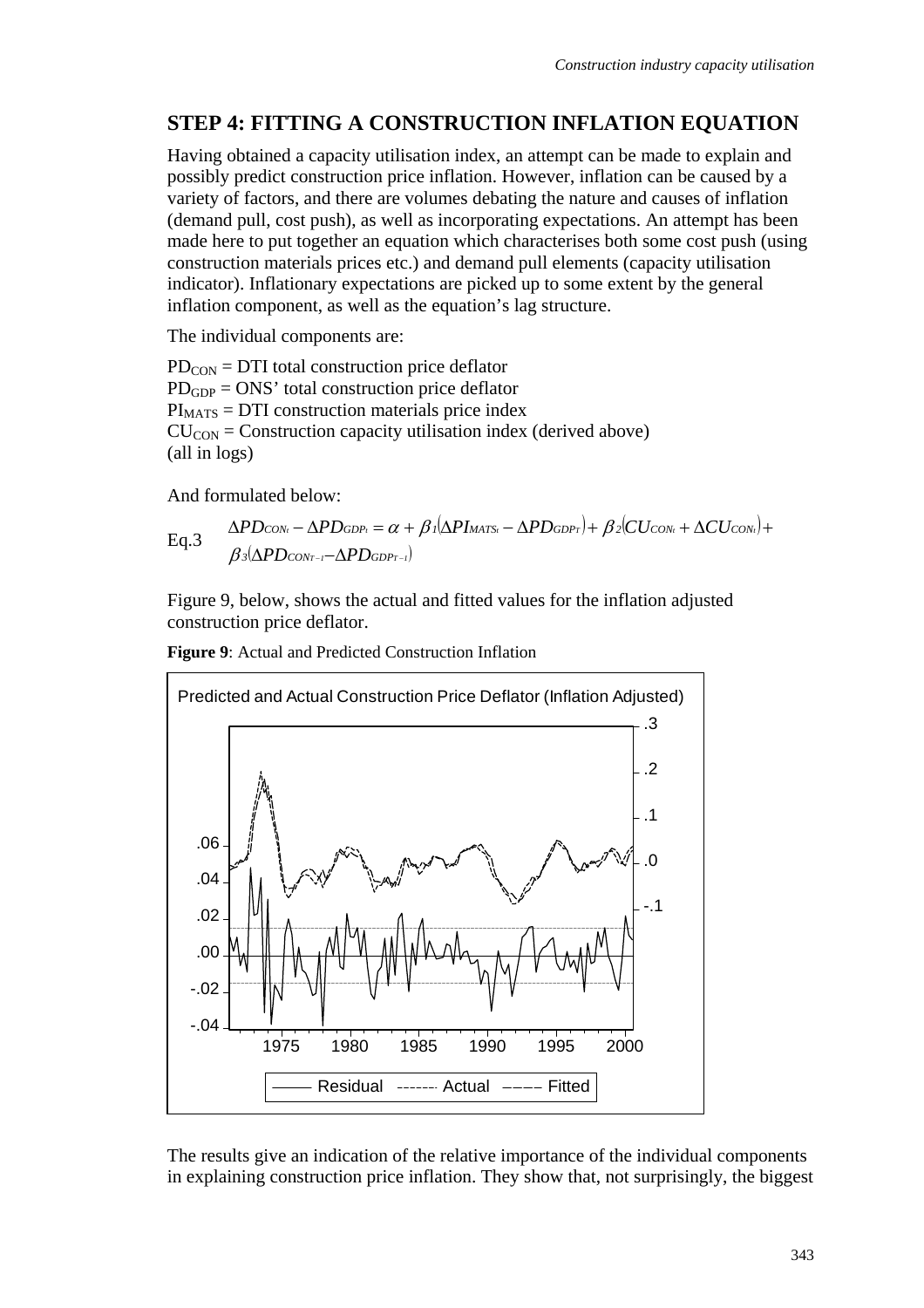influence over current construction inflation is previous inflation. However, both construction materials prices and the capacity utilisation index have an important role to play.

A 1% rise in construction materials inflation will lead to a relatively modest rise of 0.1% in overall construction inflation.

The capacity utilisation index has a bigger part to play, however, as a 1% rise in the capacity utilisation index will cause a 0.17% rise in construction inflation. More significant is the rate of growth of capacity utilisation, with a 1% rise in the speed of increase of capacity utilisation leading to 0.53% higher inflation.

## **CONCLUSIONS**

This work has shown that a capacity utilisation index can be derived from HP-filtered output data. Alternative measures were used, but were inferior to the HP-filtering technique.

One main drawback of this technique is that there is no way of adjusting for the behaviour of the labour market. It assumes that bigger deviations above the HPadjusted trend means higher capacity utilisation. This may not be the case, and as such, the traditional test of the goodness of fit for the continuous equation can be misleading.

The best method of determining whether a capacity utilisation equation is better than an alternative one is to see which one performs better in the final inflation equation, as this is the main purpose of the study, after all.

## **POSSIBLE NEXT STEPS**

There are a number of key areas in which the research undertaken so far can be made more robust and extended. Some suggestions are outlined below:

*Alternative formulations*: the research so far, has restricted the formulation of the capacity utilisation and the inflation equations to log-linear equations. This could be one area in which the research is relaxed in further research, which may improve the fit of the inflation equation in particular.

*Expanding a labour market model:* the behaviour of the labour market is quite fundamental to the capacity of the construction industry. The equations set out here exclude any cohort effects. This is particularly important at the moment, when there is concern over the ageing workforce.

*Long term vs. short term models:* there are different questions to answer when considering long term and short term capacity issues. The former will be much more concerned with cohorts (see above), training provision and technological change. The latter, on the other hand, will be more concerned with the effects of price movements and skills imbalances.

*Sectorise the model:* none of the sectors in the construction industry will be utilising their capacity at the same rate, a fact that does not come out of this research. Therefore, some areas will be experiencing different (and possibly contradictory) inflationary forces at any point in time. It would be valuable to enhance the model with the capability to split the industry by sectors, particularly given the current concern over the delivery of the SR2000 spending plans.